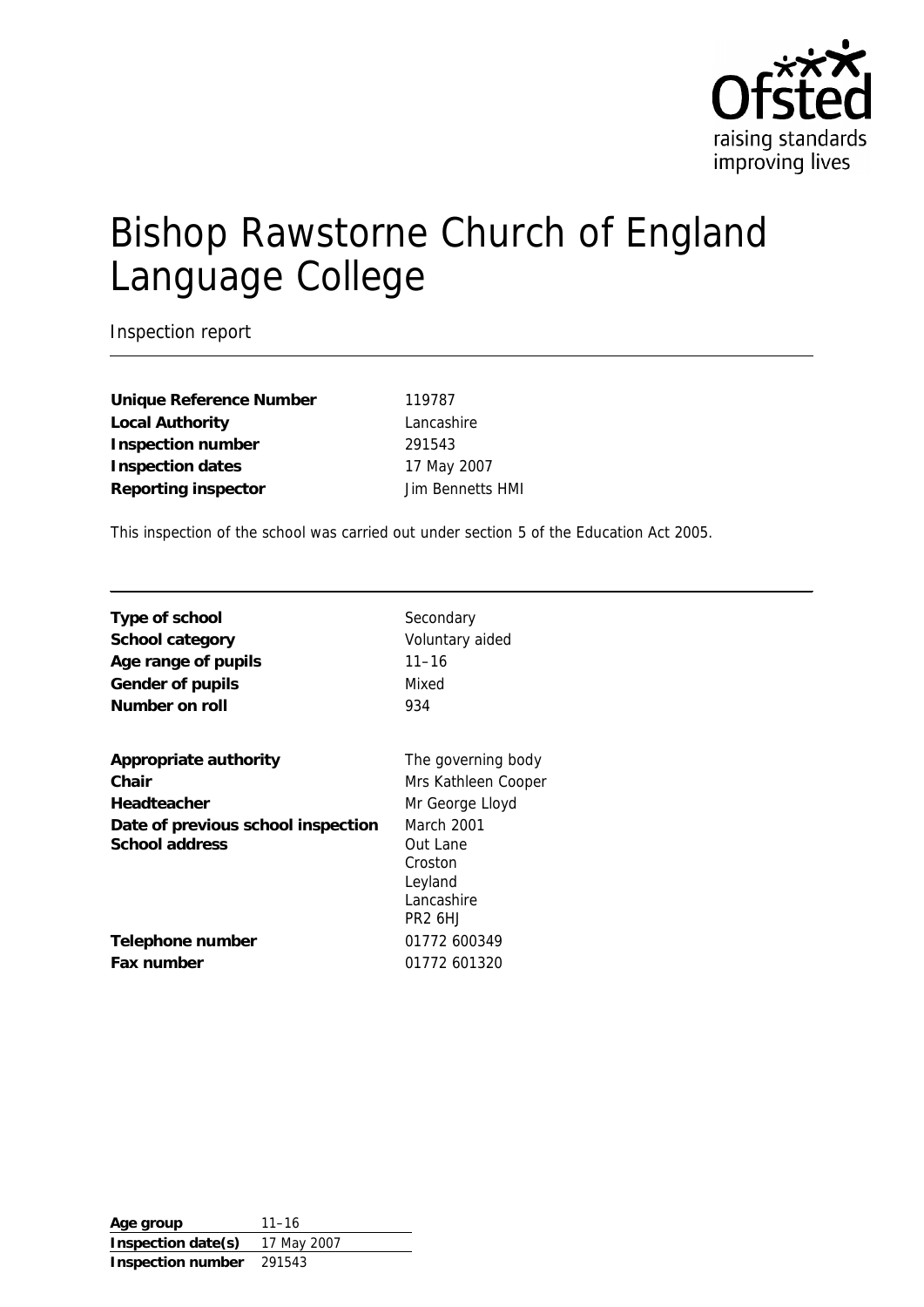© Crown copyright 2007

#### Website: www.ofsted.gov.uk

This document may be reproduced in whole or in part for non-commercial educational purposes, provided that the information quoted is reproduced without adaptation and the source and date of publication are stated.

Further copies of this report are obtainable from the school. Under the Education Act 2005, the school must provide a copy of this report free of charge to certain categories of people. A charge not exceeding the full cost of reproduction may be made for any other copies supplied.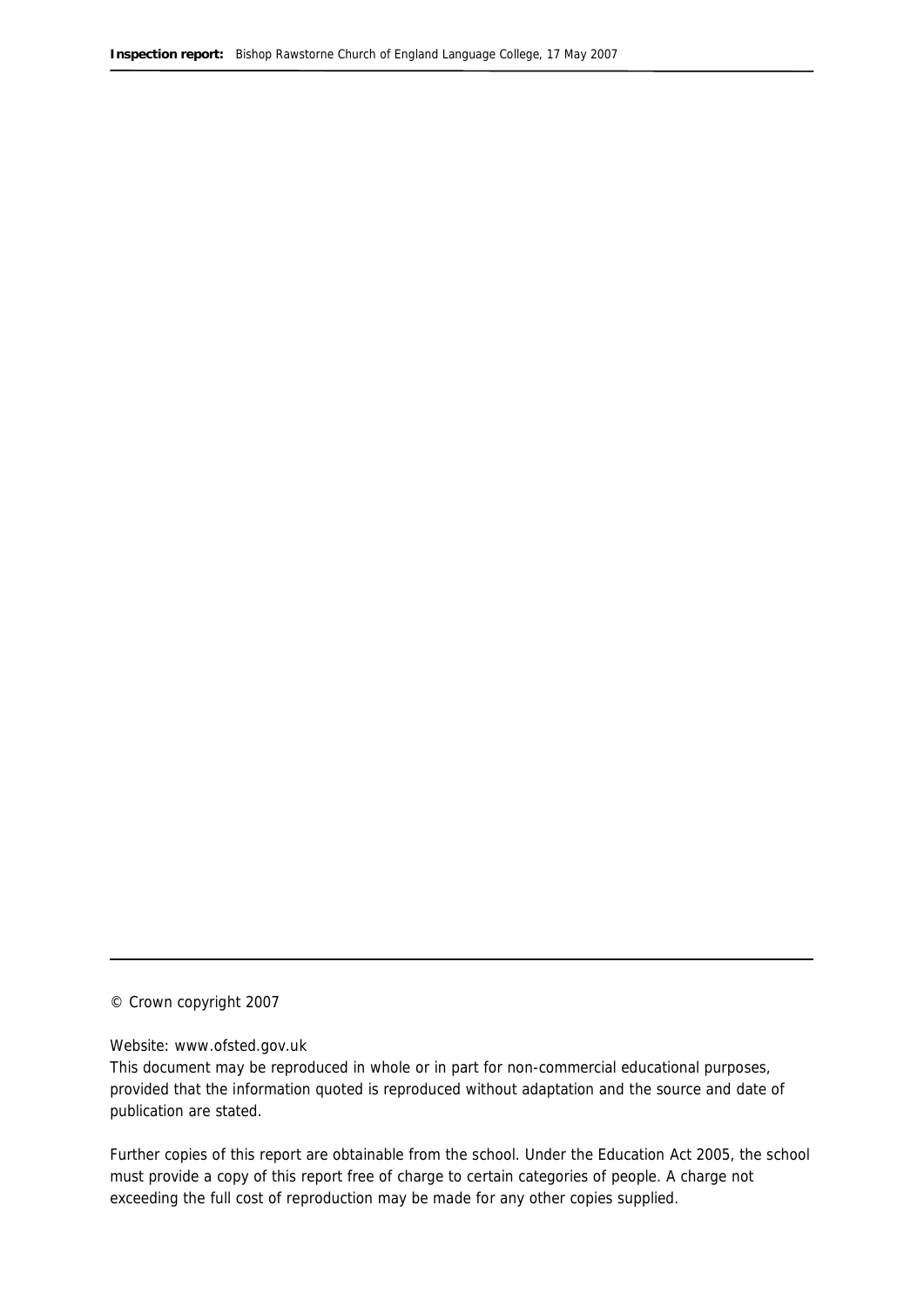# **Introduction**

The inspection was carried out by one of Her Majesty's Inspectors and one Additional Inspector.

# **Description of the school**

Bishop Rawstorne C of E Language College serves a relatively advantaged rural area to the south of Preston. Students have above average attainment on entry. Almost all students are of White British family background; few use English as a second language. The proportion of students with learning difficulties and/or disabilities is about half that found nationally, but the proportion with a statement of special educational need is average. In addition to its Language College status, the school has been selected for a second specialism to commence this year: science with mathematics. It is a designated Training School for teachers and has a number of significant accolades, such as the Investor in People Award. Its mission as both a Church of England school and a school serving the wider community is central to all its work.

Inspectors evaluated the overall effectiveness of the school, with a particular focus on English, mathematics and science and progress in Key Stage 3. Evidence was gathered from documentation, discussion with staff and students, the observation of over a dozen lessons and students' work, the observation of students' general conduct, and nearly 500 questionnaires completed by parents. On all aspects of the school's work, inspectors found no evidence to suggest that the school's own assessment was unjustified.

### **Key for inspection grades**

| Grade 1 | Outstanding  |
|---------|--------------|
| Grade 2 | Good         |
| Grade 3 | Satisfactory |
| Grade 4 | Inadequate   |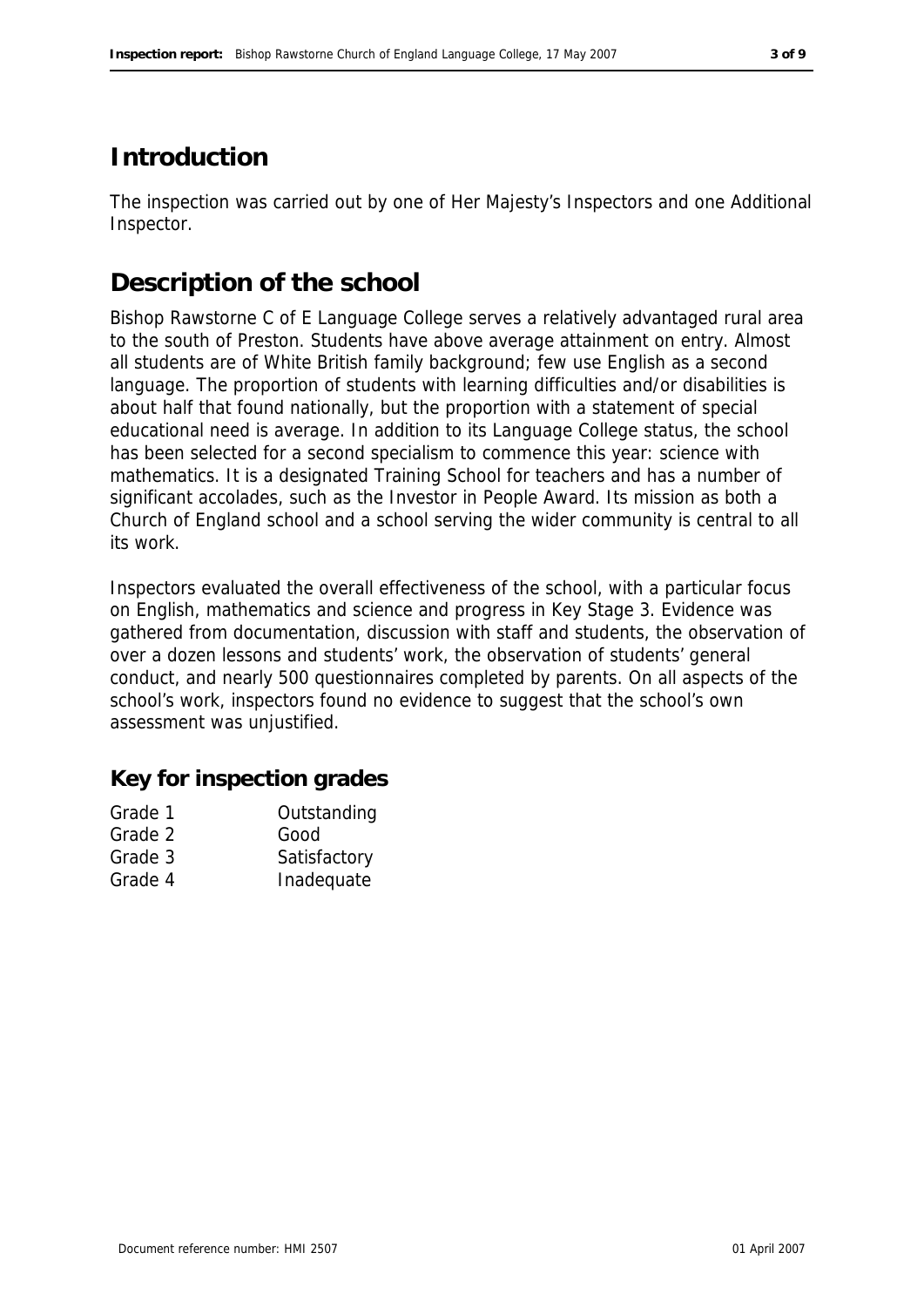# **Overall effectiveness of the school <b>Grade:** 1

This is an outstanding school. The pursuit of excellence permeates all its work. The school's ethos as a Christian community drives its every endeavour. Students are avid learners. Achievement is exceptionally high. Teaching is generally of high quality. Leadership is perceptive, sensitive and determined; the school is managed with consummate efficiency. Senior managers strive to continually improve all aspects of the school.

Progress during the five years that students are at the school places it well within the top 10% of schools nationally. This quality has been sustained over several years. GCSE results show outstanding achievement by both boys and girls, with some particularly impressive results, for instance, in mathematics. Achievement in lessons is generally high in both Key Stage 3 and Key Stage 4. For example, a middle ability group in a Year 9 history lesson were making excellent progress in speculating about the issues underlying the demise of Archduke Franz Ferdinand in 1914.

Data show recent improvement in English, particularly at Key Stage 3, and this trend is confirmed by what is seen in lessons. In science and mathematics, achievement at Key Stage 3 is good and has been so for several years. There is outstanding progress in some lessons in these subjects. An outstanding science lesson in Year 9 dealt with the manipulation of variables in science experiments and exemplified these general methods with an example from physics. However, science teaching in Year 9 involves different teachers for biology, chemistry and physics. This is inefficient: it leads to duplication and missed opportunities to consolidate general principles by coherent exemplification across a range of topics. Moreover, it complicates issues of responsibility for preparation of students for national tests. In mathematics, students in Year 9 are grouped in wide ability sets because the arrangement is determined by performance in another subject besides mathematics. In an excellent Year 9 lesson, a teacher adapted planned work, for example, by getting students completing a task to assist others, which helped consolidate the skills of the more able while supporting others who were less confident. Elsewhere, some Year 9 mathematics teaching called for more focused planning to meet the range of ability. There has been insufficient review of the organisation of science and mathematics in Year 9 to raise achievement from good to outstanding.

Learning in lessons, and evidence in students' books, is consistently outstanding. They are eager to improve their knowledge and skills. In lessons seen, teaching ranged from satisfactory to outstanding; it was predominantly very good. The best teaching is characterised by high expectations, clarity of objectives, perceptive use of questioning, and excellent relationships. Work challenges students; stimulating methods and adroit intervention enable them to master it. Occasionally teaching is dull, does not involve the students sufficiently or does not cater as well as it might for all abilities. Marking is good and helps students to improve their work. Students have sensible and achievable short-term targets and know what they have to do to improve their work.

The curriculum is good. It meets the needs of most students well. Opportunities in Key Stage 4 are appropriate, particularly for students who struggle with GCSE.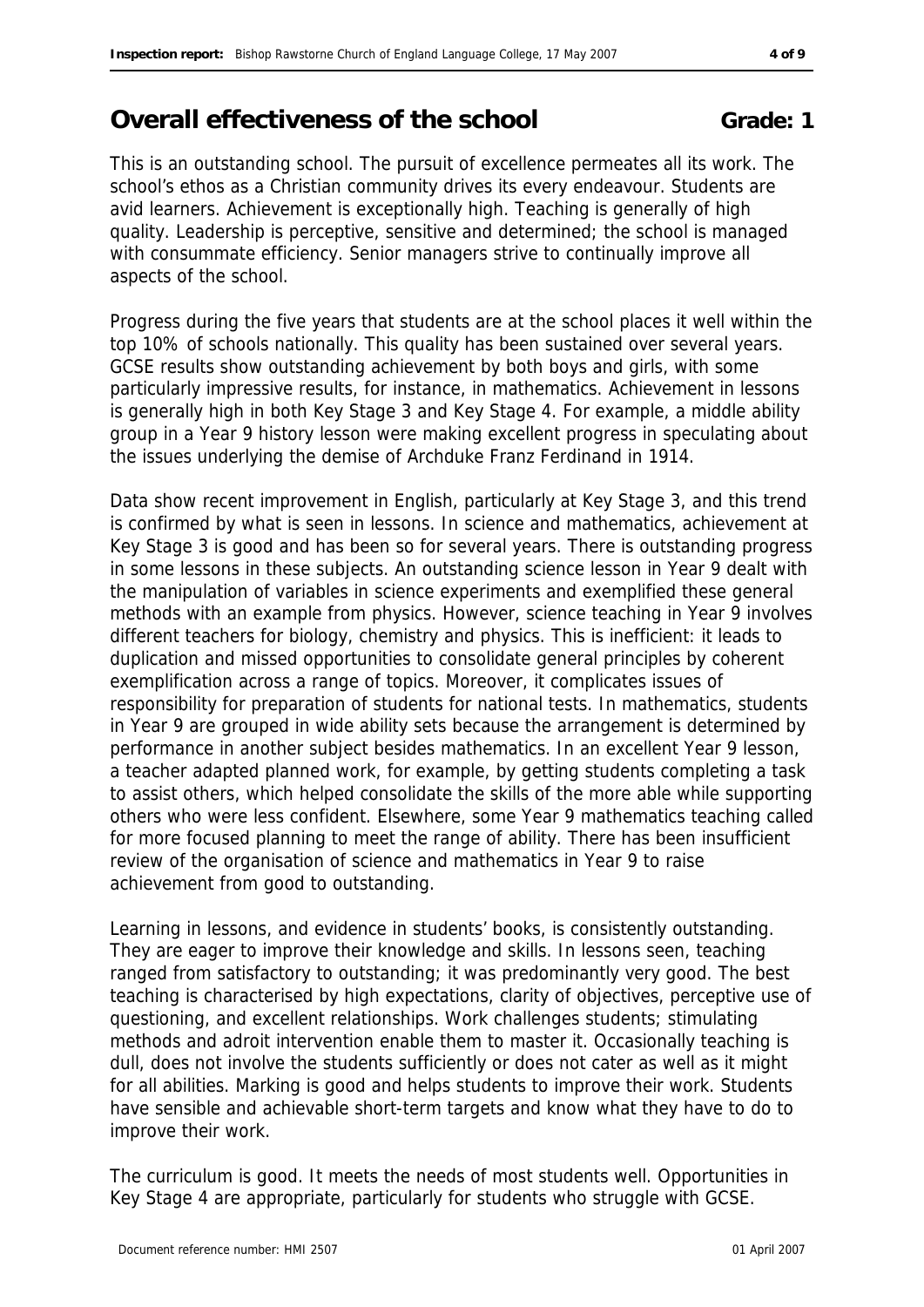However, some aspects of the curriculum are not as strong as others, for example, ICT courses throughout the school and the arrangements for mathematics and science provision in Year 9. An effective range of after school and lunch time activities helps to consolidate learning and social and emotional development.

Students' personal development is outstanding and behaviour is excellent. Attendance is above average. Students understand the school's high expectations of them and few fail to live up to these aspirations. Students are ardent learners who apply themselves well in lessons. They are confident and feel well cared for; this contributes to a feeling of safety in school. Spiritual, moral, social and cultural development is a strength of the school. It is supported robustly by the work of tutors, courses on citizenship and programmes on social and health awareness. There are extensive opportunities to develop appreciation of other cultures through the curriculum and enrichment activities, such as trips abroad and field study. Social skills are developed well. Students increasingly adopt healthy lifestyles, with healthy options in the canteen – the school has Healthy School status. Students feel that their opinions are valued. There is good opportunity for students to learn to manage independence and to take responsibility for themselves, for example, through the Duke of Edinburgh's Award. They are prepared very well for their post-16 career and college choices, with particularly strong basic skills and careers education. Students are rightly proud of their school and appreciate the way they are treated.

Care, guidance and support are outstanding. There is a high level of concern for, and commitment to, students' welfare; this underpins their excellent progress, enjoyment and well-being. Vulnerable students make impressive progress because of the highly effective care and support received. The pastoral system offers excellent guidance to students, who know they are valued and feel safe in a secure environment. By canvassing students' views systematically, the school is able to adapt quickly and meet needs. Progress reviews are regular, with checks on students' personal targets. Effective checks are maintained through reports. Progress evenings are well attended. Students are supported well in making choices post-16, and the local college endorses the school's highly effective work in this regard. Parents are justifiably pleased with the school's efforts. The vast majority of the 500 parents' questionnaires returned were overwhelmingly positive. Many parents expressed staunch support for the school in extensive written comments; some were over the moon. It is evident that family support for students in their learning and engagement with school life is a significant contributory factor to the school's success, and one that the school has harnessed well.

Leadership is charismatic and resilient; therefore, everyone gives of their best. Staff, students and the wider school community are bound in common commitment to the school and its aspirations. High achievement has been established and sustained through rigorous monitoring, evaluation and action. Management is meticulously efficient and highly effective. The school's quality is rigorously assured by a perceptive and tenacious governing body. The outstanding success of this school in its academic and pastoral work and its mission as a Church School is underpinned by outstanding leadership and management at all levels. The school provides excellent value for money.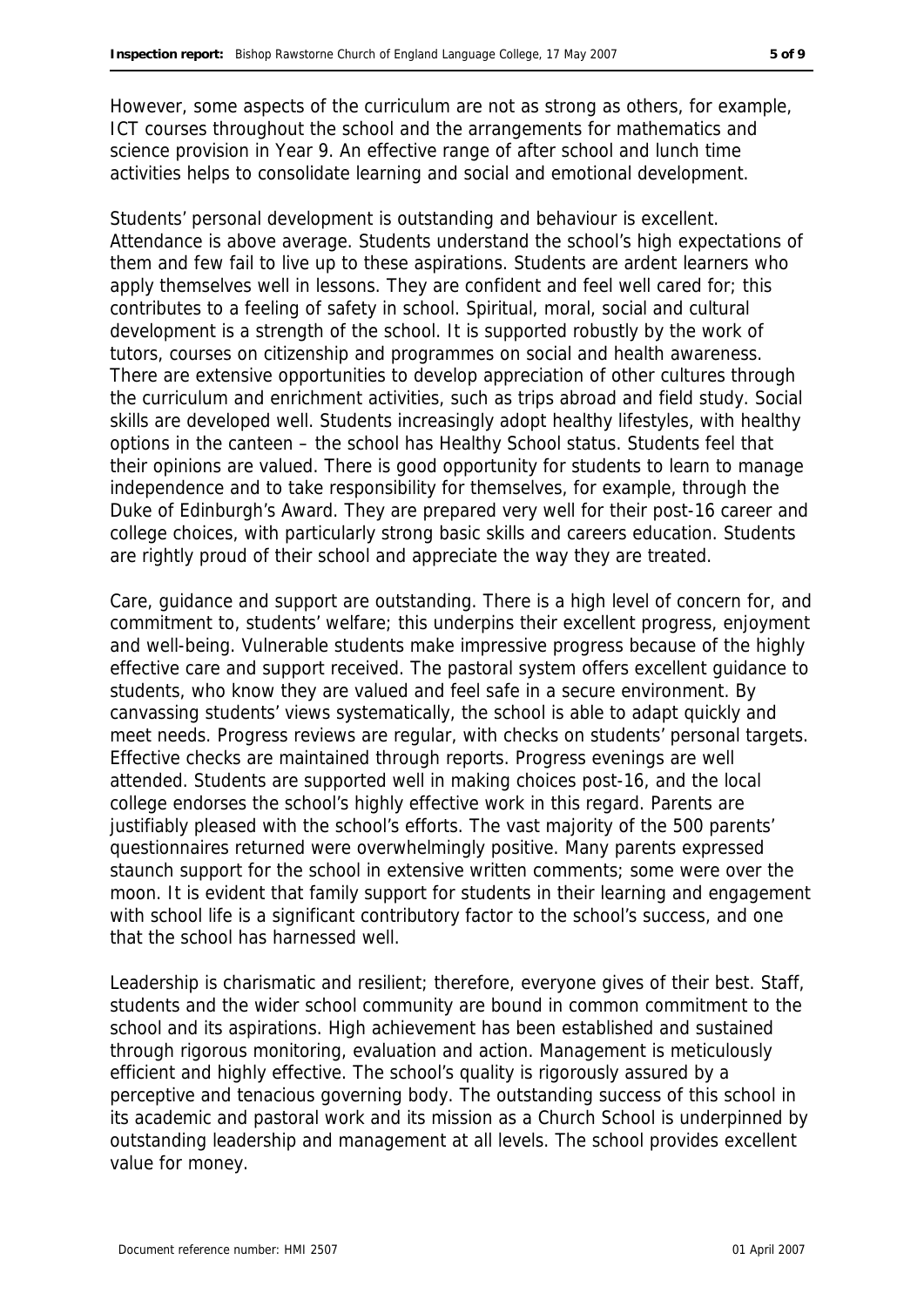### **What the school should do to improve further**

- Raise the quality of all teaching to that of the best.
- Review and improve curriculum arrangements for ICT and in Year 9 for mathematics and science.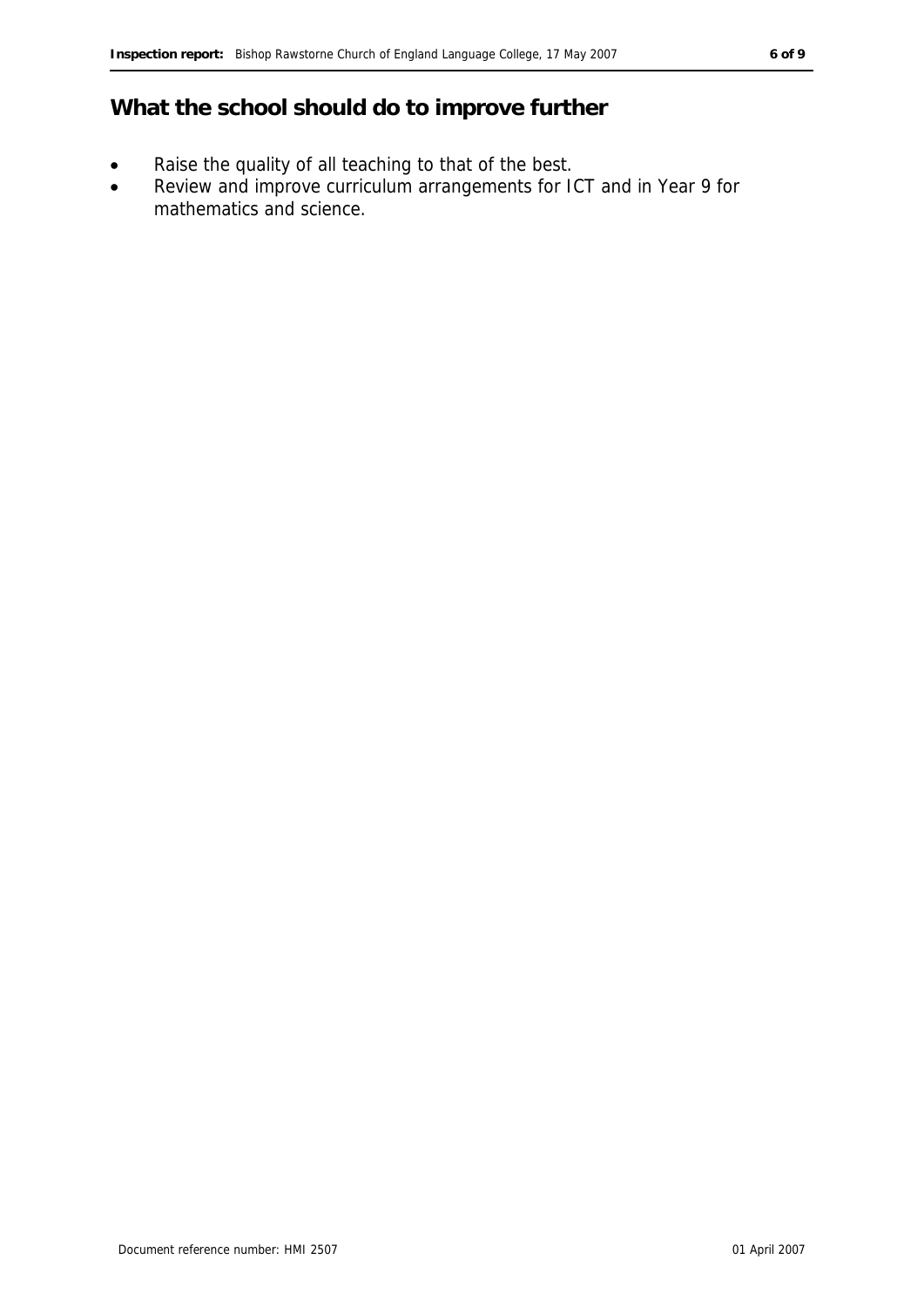**Any complaints about the inspection or the report should be made following the procedures set out in the guidance 'Complaining about inspections', which is available from Ofsted's website: www.ofsted.gov.uk.**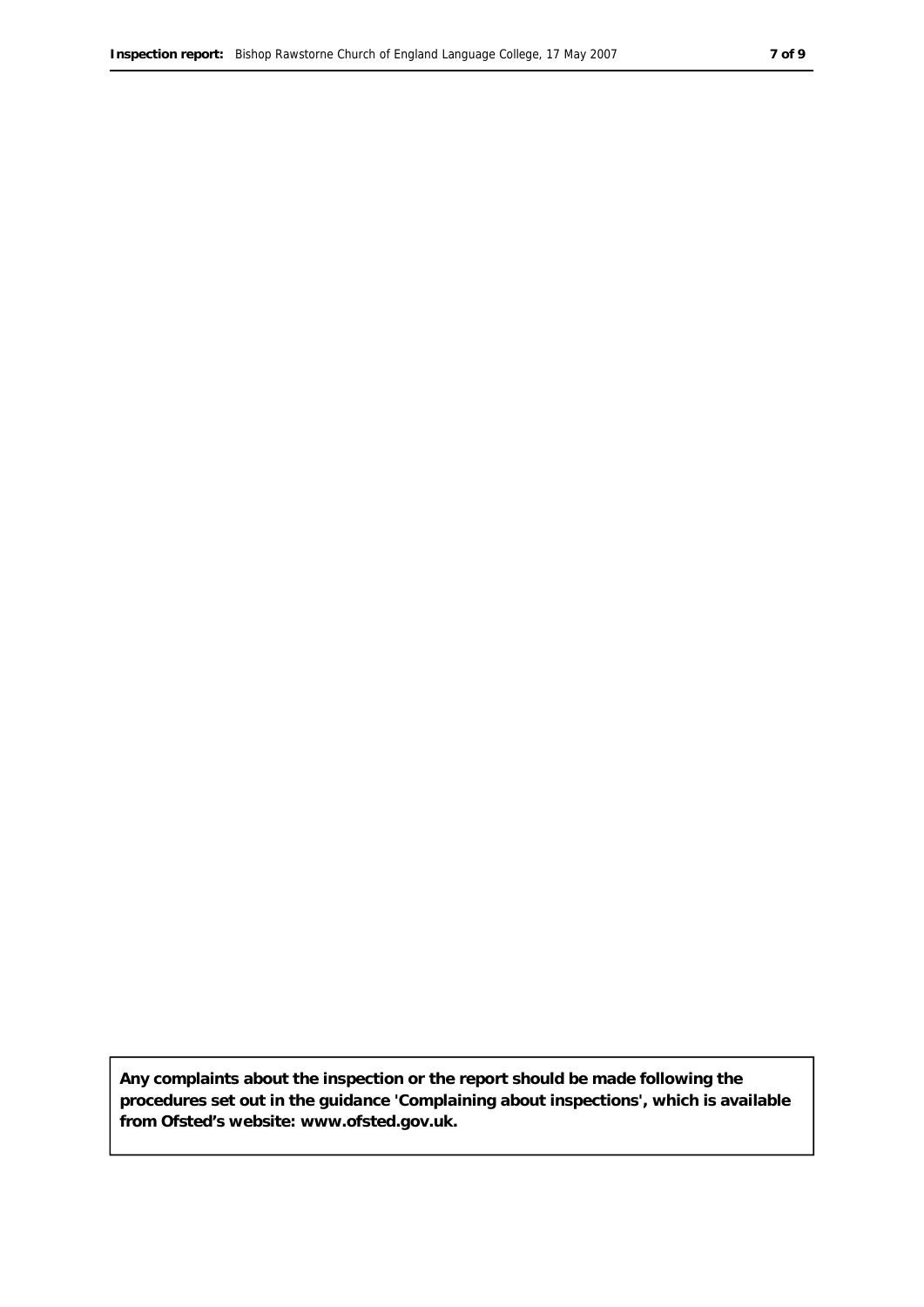# **Inspection judgements**

| Key to judgements: grade 1 is outstanding, grade 2 good, grade 3 | School  |
|------------------------------------------------------------------|---------|
| satisfactory, and grade 4 inadequate.                            | Overall |
|                                                                  |         |

### **Overall effectiveness**

| How effective, efficient and inclusive is the provision of education, integrated<br>care and any extended services in meeting the needs of learners? |    |
|------------------------------------------------------------------------------------------------------------------------------------------------------|----|
| The quality and standards in the Foundation Stage                                                                                                    | ΝA |
| The capacity to make any necessary improvements                                                                                                      |    |

### **Achievement and standards**

| $\sim$ $\sim$ $\sim$<br>$\sim$ $\sim$ $\sim$<br>ueve.<br>$ -$<br>a0<br>well<br>) VV<br>-11<br>⊶ |  |
|-------------------------------------------------------------------------------------------------|--|
| The T<br>.<br>פחµרי<br>rooch<br>-----<br>. .<br>ില്<br>וגםו<br>ലച<br>. і Я<br>,,,               |  |

### **Personal development and well-being**

| How good is the overall personal development and well-being of the learners?                                     |  |
|------------------------------------------------------------------------------------------------------------------|--|
| The extent of learners' spiritual, moral, social and cultural development                                        |  |
| How well learners enjoy their education                                                                          |  |
| The extent to which learners adopt safe practices                                                                |  |
| The extent to which learners adopt healthy lifestyles                                                            |  |
| The extent to which learners make a positive contribution to the community                                       |  |
| How well learners develop workplace and other skills that will contribute to their future<br>economic well-being |  |

### **The quality of provision**

| How effective are teaching and learning in meeting the full range of learners'<br>needs?              |  |
|-------------------------------------------------------------------------------------------------------|--|
| How well do the curriculum and other activities meet the range of needs and<br>interests of learners? |  |
| How well are learners cared for, guided and supported?                                                |  |

### **Leadership and management**

| How effective are leadership and management in raising achievement and<br>supporting all learners? |     |
|----------------------------------------------------------------------------------------------------|-----|
| Do procedures for safeguarding learners meet current government requirements?                      | Yes |
| Does this school require special measures?                                                         | No  |
| Does this school require a notice to improve?                                                      | No  |

#### **Annex A**

 1 Grade 1 - Exceptionally and consistently high; Grade 2 - Generally above average with none

significantly below average; Grade 3 - Broadly average to below average; Grade 4 - Exceptionally low.